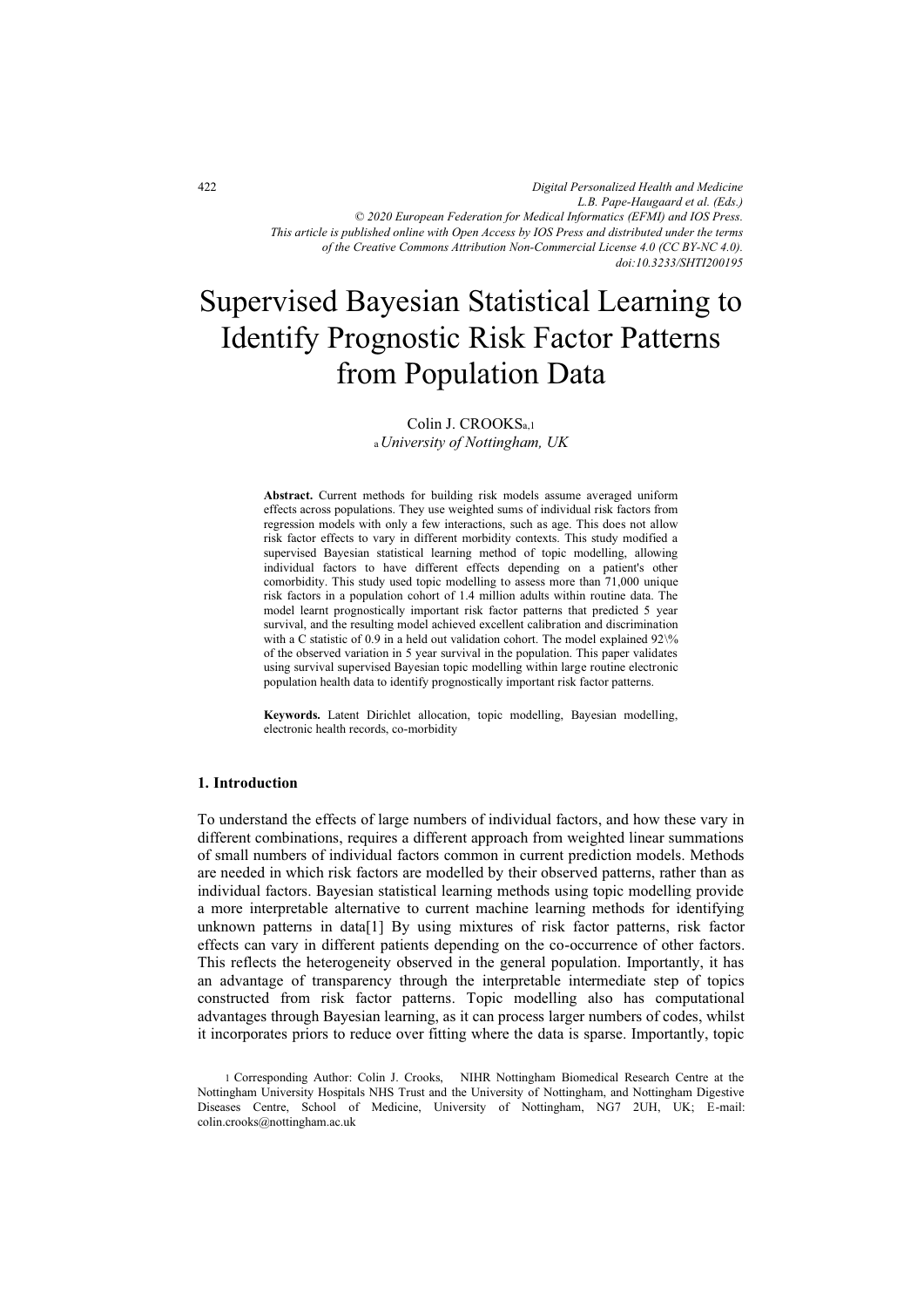modelling can be supervised by outcomes, including survival time [2, 3]. The aim of this study was to assess the feasibility of using survival supervised topic modelling to predict mortality from unselected population based routine health data through learning prognostically important morbidity patterns.

# **2. Methods**

The study cohort consisted of all adults in the English population over 18 years who were alive and registered on 1st January 2010 to the Clinical Practice Research Datalink (CPRD, protocol number 16\_269R was approved by the Independent Scientific Advisory Committee (ISAC)). All their routine primary care (diagnostic Read codes from the CPRD clinical file) and secondary care (ICD 10 diagnostic codes from linked Hospital Episodes Statistics (HES)) data recorded prior to 1st November 2009 were included in the study with no filtering. The two month exclusion window avoided including codes related to a final illness event. All deaths from this cohort were identified for the study outcome between 1st January 2010 and 1st January 2015. Each diagnostic code was weighted with the frequency with which it was recorded in the data for the year prior to 1st November 2010. Age was adjusted within the baseline hazard by setting age as the origin of follow up time. The cohort was divided randomly into a 50% training cohort, 25% testing cohort and 25% validation cohort using simple random sampling.

# *2.1. Bayesian statistical learning model - Survival Supervised Topic Modelling*

Blei *et al* developed the initial Latent Dirichlet allocation method for categorising documents based on associating word frequency combinations with unobserved (or latent) topics[1], and observed topics (supervised allocation)[2]. For this study topic modelling was supervised by censored survival data, using cumulative risks predicted from survival models as previously described [3]. However, to scale this up to large but noisy and sparse electronic health record data, with tens of thousands of unique codes, this study integrated 2 further modifications into the algorithm: 1) An asymmetric Dirichlet prior that was learnt from the data, promoting uninformative but frequently occurring codes to be allocated into uninformative baseline topics, 2) A penalised Cox proportional hazards model fitted via a coordinate descent algorithm to improve stability, with automated centering of topics based on the current topic allocations.

### *2.2. An asymmetric Dirichlet Prior learnt from the data*

High frequency but uninformative terms can, by their association with other terms, become allocated to informative topics. To reduce this an asymmetric prior for document level topic distributions was learnt from the word topic allocations [5]. This allowed some topics within the model to automatically form baseline topics with a higher prior Dirichlet probability, thus promoting patients with few or uninformative risk factors to be allocated to these baseline topics along with their uninformative risk factor combinations. This topic prior was given a Dirichlet distribution learnt using the Newton-Raphson method [5]. The baseline topic with the highest prevalence, i.e. the highest number of words assigned to it was allocated a zero coefficient in the Cox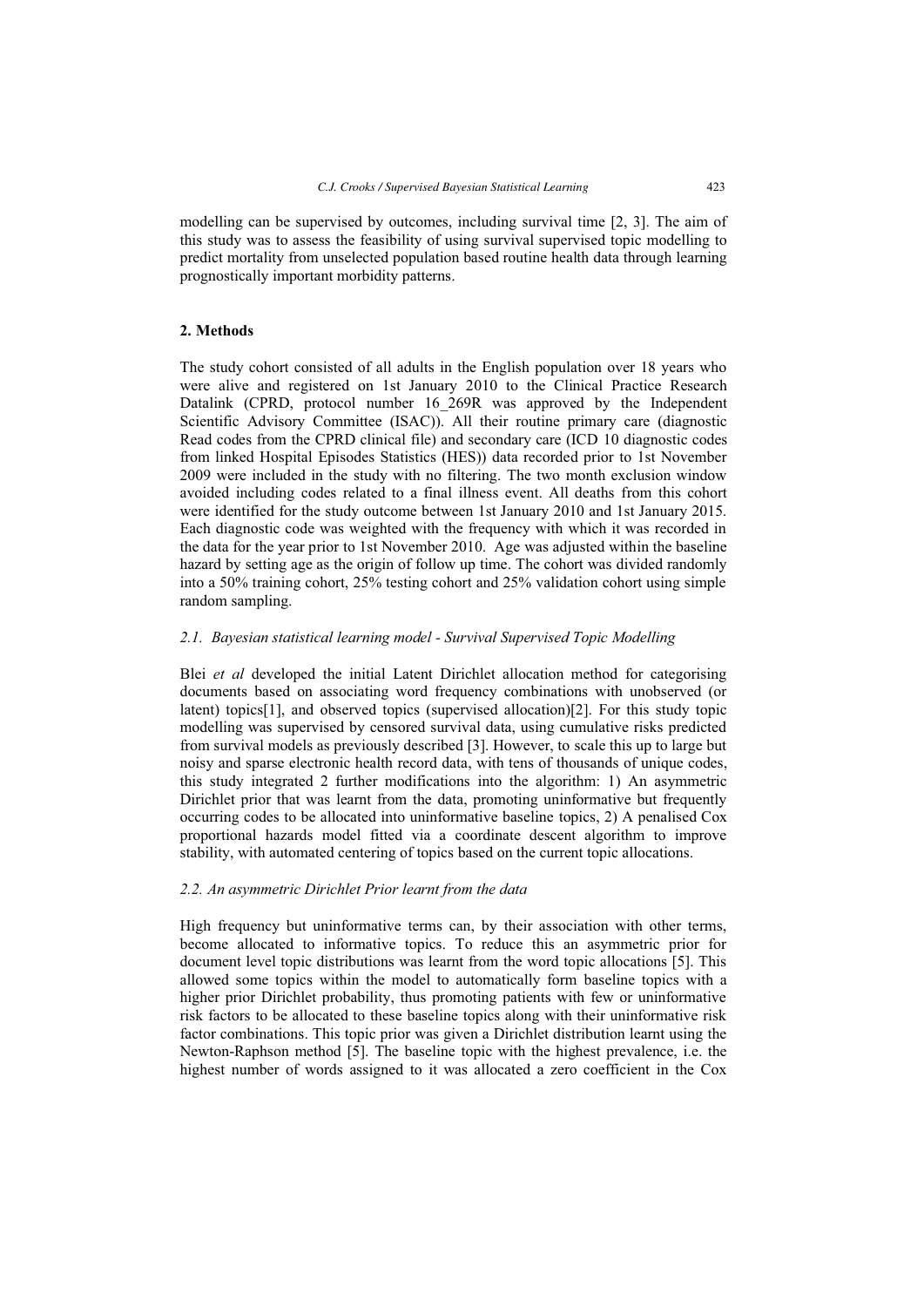model for each iteration. This aided the convergence of the Cox model by keeping the topic simplex centered.

### *2.3. A penalised proportional hazards model via a coordinate descent algorithm*

To improve stability a penalty was introduced to the Cox model, shrinking coefficients towards the null, reducing instability, and preventing over-fitting where the data are sparse. Within the learning algorithm each topic is required to retain some level of probability, therefore L2 regularisation (or ridge regression) rather than L1 (Lasso) weighting was used [4]. Cyclic coordinate descent was used to fit the Cox model and the latent Dirichlet algorithm, as the large number of parameters was prohibitive for matrix inversion [4]. This also allowed coarse parallelisation of the document level updates.

### **3. Results**

The topic model algorithm described above was applied to an unselected population cohort of training 712,868 patients derived from linked primary and secondary cared data from the English Clinical Practice Research Datalink for a range of numbers of topics from 10 to 200. The model was fitted to predict five year survival from patients alive on the 1st January 2010 using over 71,141 unique diagnostic codes available prior to 1st November 2009. The model converged on average in under 20 iterations. In addition to varying the topic number, a range of L2 penalties was assessed from  $10^{-4}$ to10<sup>4</sup>, with the best fitting selected by out of sample likelihood in cross validation during the maximisation step.

## *3.1. Model parameter selection*

The model learnt in the training cohort was applied to the testing cohort of 356,482 patients, and the perplexity calculated as a measure of model fit perplexity is shown in figure 1. Perplexity is an average of the inverse likelihood per code, and the lower the perplexity the better the model fit. Figure 1 shows that model fit increased rapidly with an increase in topic number, but after 90 topics this plateaued. A fixed penalty of 0.01 was the minimal value that aided convergence in the test data and was selected as the L2 penalty. Fifty three of the topics were significantly associated with survival  $(p<0.05$ likelihood ratio test), and the remainder were null and uninformative.

The topics generated by the latent Dirichlet allocation demonstrated recognisable combinations of risk factors that cut across different disease categories to define clinically recognisable frailty and multi-morbidity types. Summaries of three of selected topics that were strongly associated with survival are shown in (table 1).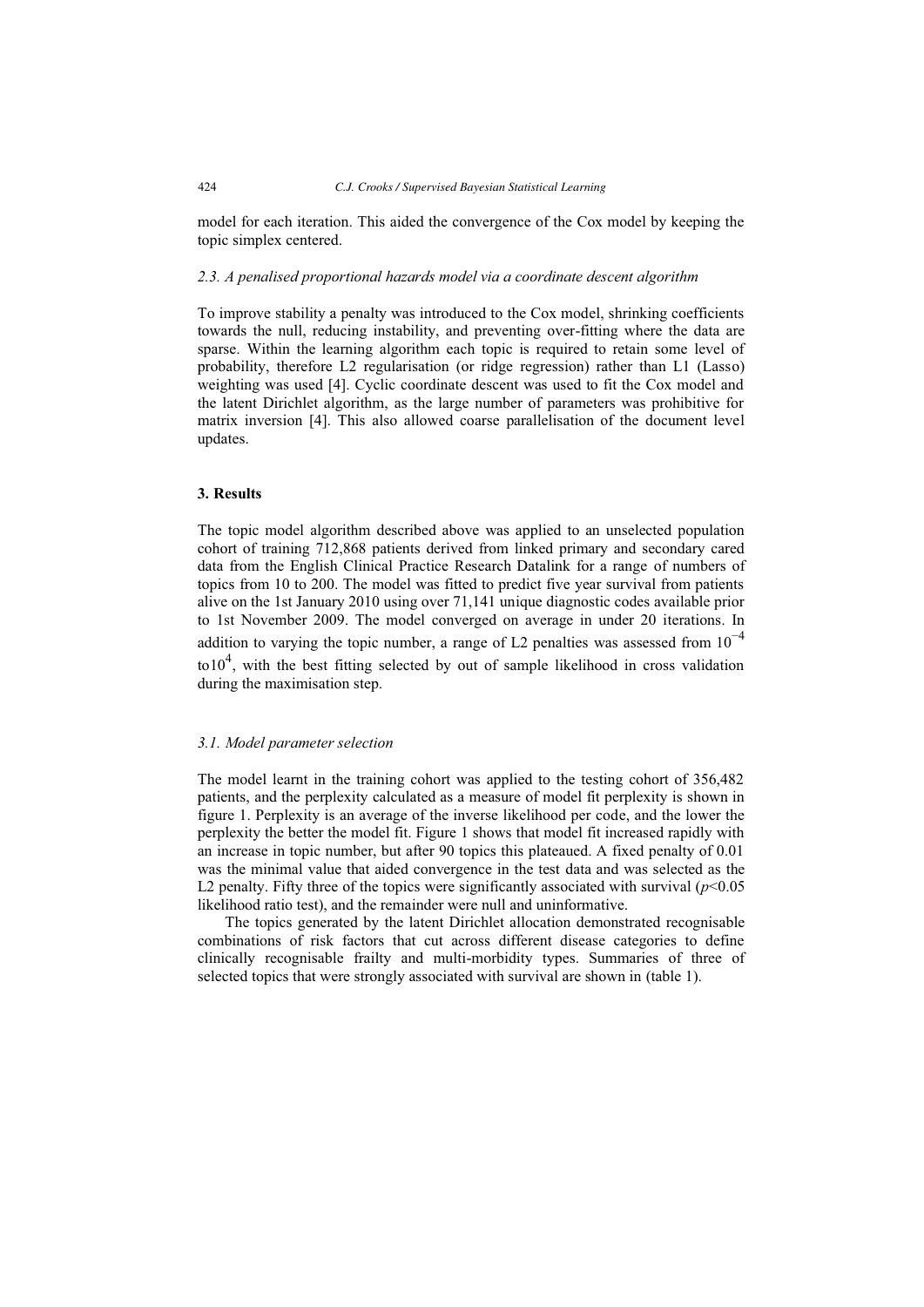

**Figure 1.** Model fit by number of topics in the testing dataset (lower is better)

**Table 1.** ICD and Read code descriptors with high probabilities for three example learnt topics that were strongly associated with survival

| Summary                       | Cardiac disease,                 | Cataract, falls,                  | Chronic leg ulcers and           |
|-------------------------------|----------------------------------|-----------------------------------|----------------------------------|
|                               | housebound, limited              | osteoporosis, fractures and       | nursing care                     |
|                               | mobility and constipation        | UTI.                              |                                  |
|                               | Congestive<br>٠<br>heart failure | Hypertension<br>٠                 | Dressing of wound<br>٠           |
| Read and<br>ICD <sub>10</sub> | Syncope and<br>٠<br>collapse     | Cataract<br>$\bullet$             | Nursing<br>care<br>٠<br>dressing |
| code                          | $AF &$ flutter<br>$\bullet$      | High BMI<br>٠                     | Leg ulcer NOS<br>٠               |
| descriptors                   | <b>COPD</b><br>٠                 | Fall-accidental<br>٠              | Cellulitis NOS<br>٠              |
|                               | Senility<br>٠                    | Dementia<br>٠                     | Dressing of ulcer<br>٠           |
|                               | Living alone<br>$\bullet$        | UTI<br>$\bullet$                  | Wound healing<br>٠               |
|                               | Constipation<br>٠                | Osteoporosis<br>٠                 | Change of dressing<br>٠          |
|                               | Housebound<br>٠                  | Fracture<br>neck<br>٠<br>of femur | Wound<br>٠<br>observation        |

#### *3.2. Validation and calibration*

The 90 risk factor topics that were learnt by the model in the training cohort were applied to the held out validation cohort  $(n=356,473)$  patients) using the inference algorithm as described by Blei *et al* [1], adjusted for age (in 10 year age bands) and gender. This model demonstrated a 1 year discrimination with a C statistic of 0.925 (95% confidence interval 0.921-0.929), which reduced to 0.908 (0.906-0.910) by 5 years. The average observed survival for each centile of the predicted topic model is plotted in figure 2. This showed excellent calibration across the range of predicted survival. 92% of the observed variation in 5 year survival was explained by the model  $(R^2$  adjusted for censoring).

#### **4. Conclusion**

Topic modelling provides a novel Bayesian statistical learning approach to learn prognostic patterns of risk factors from routine health data, and this study demonstrates